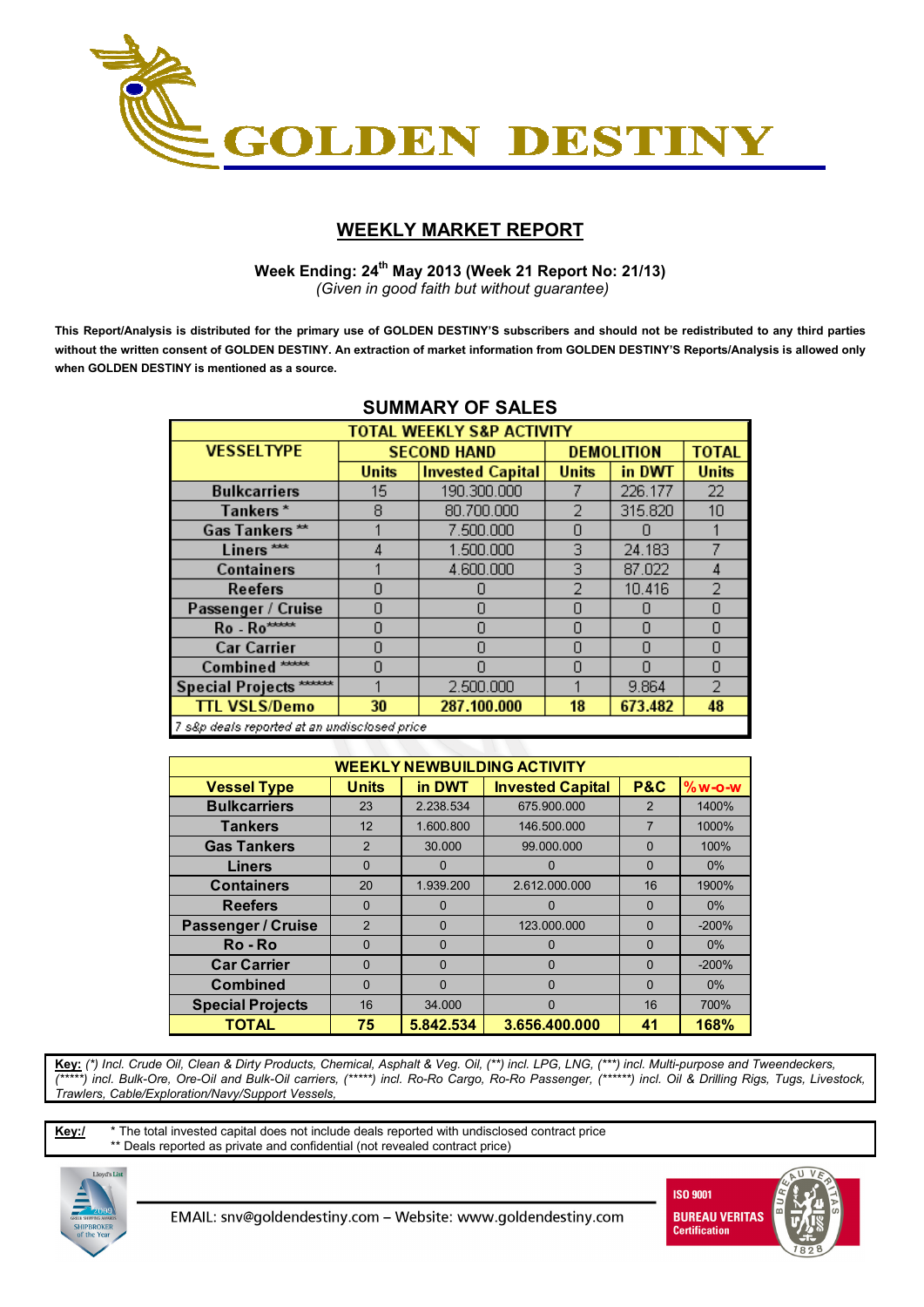г

|                                                                  | <b>SECONDHAND TONNAGE SOLD FOR FURTHER TRADING</b>                                                                                                                                   | <b>GDSA</b><br><b>S&amp;P INDEX</b> |
|------------------------------------------------------------------|--------------------------------------------------------------------------------------------------------------------------------------------------------------------------------------|-------------------------------------|
|                                                                  | <b>DRY BULK CARRIERS</b>                                                                                                                                                             | US\$/Dwt                            |
| <b>AEGEAN SEA</b>                                                | 93,337 DWT BLT 10 CHR 7 HO HA MAN-B&W 18,436 BHP<br>SOLD FOR ABT US \$21 MIL TO SOUTH KOREAN BYRS                                                                                    | 224.99                              |
| <b>BARENTS SEA</b>                                               | 93,251 DWT BLT 09 CHR 7 HO HA MAN-B&W 18,436 BHP<br>SOLD FOR ABT US \$21 MIL TO GREEK BYRS                                                                                           | 225.20                              |
| SULAWESI                                                         | 82,500 DWT BLT 13 CHR MAN-B&W 16,179 BHP<br>SOLD FOR ABT US \$26 MIL TO GREEK BYRS                                                                                                   | 315.15                              |
| SHOYO                                                            | 76,942 DWT BLT 06 JPN 7 HO HA MAN-B&W 13,501 BHP<br>SOLD FOR ABT US \$ 20.4 MIL TO GREEK BYRS                                                                                        | 265.13                              |
| <b>OCEAN SHANGHAI</b>                                            | 76,801 DWT BLT 06 JPN 7 HO HA MAN-B&W 15,037 BHP<br>SOLD FOR ABT US \$19,2 MIL TO GREEK BYRS                                                                                         | 250.00                              |
| <b>BOTAFOGO</b>                                                  | 76,623 DWT BLT 01 JPN 7 HO HA B&W 14,031 BHP<br>SOLD FOR ABT US \$12,5 MIL TO GREEK BYRS                                                                                             | 163.14                              |
| IKAN KEMBONG                                                     | 76,447 DWT BLT 05 JPN 7 HO HA MAN-B&W 12,005 BHP<br>SOLD FOR ABT US \$17,7 MIL TO GREEK BYRS- DD DUE 8/2013                                                                          | 231.53                              |
| XIAMEN SKY                                                       | 53,604 DWT BLT 05 CHR 5 HO HA CR 4 x 30 T MAN-B&W 12,889 BHP<br>SOLD FOR ABT US \$11,9 MIL TO UNDISCLOSED BYRS                                                                       | 222.00                              |
| <b>LEGEND PHOENIX</b>                                            | 50,209 DWT BLT 02 JPN 5 HO HA CR 4 x 30 T B&W 11,001 BHP<br>SOLD FOR ABT US \$14 MIL TO GREEK BYRS                                                                                   | 278.83                              |
| ASIAN GLORY                                                      | 45,194 DWT BLT 96 CHT 5 HO HA CR 4 x 30 T B&W 10,500 BHP<br>SOLD FOR ABT US \$7,8 MIL TO CHINESE BYRS                                                                                | 172.59                              |
| <b>PIONEER STAR</b>                                              | 33,540 DWT BLT 04 JPN 5 HO HA CR 4 x 30 T MITSUBISHI 8,498 BHP<br>SOLD FOR ABT US \$14,8 MIL TO RUSSIAN BYRS                                                                         | 441.26                              |
| <b>AFRICAN JOY</b><br><b>AFRICAN GLORY</b><br><b>ASIAN GRACE</b> | 26,482 DWT BLT 96 JPN 5 HO HA CR 4 x 30 T MITSUBISHI 7,400 BHP<br>24,252 DWT BLT 98 PHI 4 HO HA CR 4 x 30 T B&W 7,051 BHP<br>20,412 DWT BLT 99 CHR 4 HO HA CR 3 x 30 T B&W 9,041 BHP |                                     |
|                                                                  | SOLD ENBLOC FOR AN UNDISCLOSED PRICE TO UNDISCLOSED BYRS                                                                                                                             | N/A                                 |
| <b>ORIENTE GRACE</b>                                             | 22,020 DWT BLT 94 JPN 4 HO HA CR 4 x 30 T MITSUBISHI 7,200 BHP<br>SOLD FOR ABT US \$4 MIL TO UNDISCLOSED BYRS                                                                        | 181.65                              |

**TANKERS US\$/Dwt** 

| <b>MEGACORE PANTHEA</b>                     | 74,594 DWT BLT 11 KRS DH 12 TNKS CTD / CLD OIL CAP. 82,355 CBM MAN-B&W 14,439 BHP<br>SOLD FOR AN UNDISCLOSED PRICE TO GREEK BYRS                              | N/A    |
|---------------------------------------------|---------------------------------------------------------------------------------------------------------------------------------------------------------------|--------|
| <b>HIGH ENERGY</b>                          | 46,874 DWT BLT 04 JPN DH 12 TNKS CTD/CLD OIL CAP. 54,035 CBM MAN-B&W 9,480 BHP<br>SOLD FOR ABT US \$16.3 MIL TO GREEK BYRS                                    | 347.74 |
| <b>HIGH CHALLENGE</b><br><b>HIGH SPIRIT</b> | 46,475 DWT BLT 99 KRS DH 12 TNKS CTD / CLD OIL CAP. 49,429 CBM B&W 10,151 BHP<br>45,000 DWT BLT 99 KRS DH 12 TNKS CTD / CLD OIL CAP, 51,690 CBM B&W 9,135 BHP |        |
|                                             | SOLD ENBLOC FOR ABT US \$12.20 MIL EACH TO UNDISCLOSED BYRS                                                                                                   | 266.74 |
| <b>BOLERO</b>                               | 45,998 DWT BLT 96 KRS DH 10 TNKS CTD / CLD OIL CAP. 51,878 CBM B&W 11,451 BHP<br>SOLD FOR ABT US \$10 MIL TO FAR EASTERN BYRS                                 | 217.40 |

**PIRAEUS OFFICE: 57** AKTI MIAOULI 18536, GREECE TEL: +30 210 4295000

**ISTANBUL OFFICE**: UPRISE ELITE, C1AB BLOK, KAT: 5, DAIRE: 59, SOGANLIK, KARTAL, ISTANBUL 34880 TURKEY – TEL: +90 216 999 0442 *EMAIL: snv@goldendestiny.com WEBSITE*: *www.goldendestiny.com*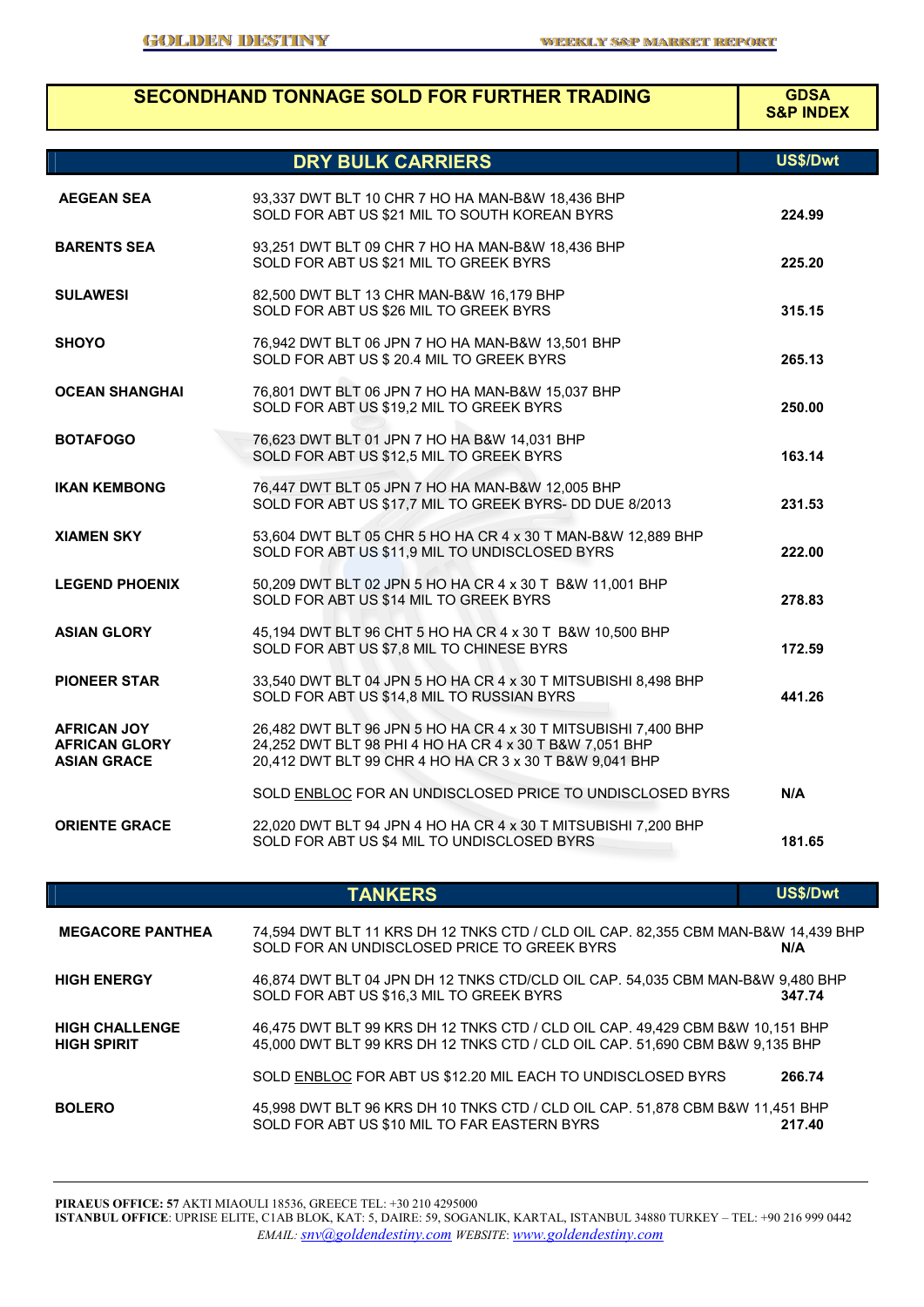| <b>CHEMICAL DISTRIBUTOR</b>                    | 12.288 DWT BLT 99 JPN DH 33 TNKS CTD / CLD OIL CAP. 13.738 CBM MAN-B&W 6.650 BHP<br>SOLD FOR ABT US \$8 MIL TO EUROPEAN BYRS - ST.ST.                                | 651.04 |
|------------------------------------------------|----------------------------------------------------------------------------------------------------------------------------------------------------------------------|--------|
| <b>CLIPPER KITTY*</b><br><b>CLIPPER KATJA*</b> | 11,322 DWT BLT 07 KRS DH 10 TNKS CTD / CLD OIL CAP. 11,598 CBM MAN-B&W 6,037 BHP<br>11.255 DWT BLT 07 KRS DH 10 TNKS CTD / CLD OIL CAP. 11.584 CBM MAN-B&W 6.060 BHP |        |
|                                                | SOLD ENBLOC FOR ABT US \$11.00 MIL EACH TO GREEK BYRS                                                                                                                | 977.34 |

*\*ALSO ENBLOC WITH CLIPPER KLARA THAT HAS BEEN ALREADY REPORTED SOLD WITHIN APRIL 2013* 

|                                                | <b>GAS TANKERS</b>                                                                                                     | US\$/Dwt |
|------------------------------------------------|------------------------------------------------------------------------------------------------------------------------|----------|
| <b>BENTE KOSAN</b>                             | 2,854 DWT BLT 98 JPN DB GAS CAP. 3,941 CBM AKASAKA 3,300 BHP<br>SOLD FOR ABT US \$7,5 MIL TO SOUTH KOREAN BYRS         | 2627.89  |
|                                                | <b>LINERS</b>                                                                                                          | US\$/Dwt |
| <b>RAPLA</b>                                   | 7,148 DWT BLT 98 MTA 4 HO HA CR 4 x 12.5 T 274 TEU B&W 6,377 BHP<br>SOLD FOR AN UNDISCLOSED PRICE TO UNDISCLOSED BYRS  | N/A      |
| <b>J MORNING</b>                               | 7,136 DWT BLT 91 KRS 2 HO HA DE 3 x 12 T AKASAKA 4,000 BHP<br>SOLD FOR ABT US \$1,5 MIL TO CHINESE BYRS                | 210.20   |
| <b>CELTIC MARINER</b><br><b>CELTIC VOYAGER</b> | 3,050 DWT BLT 86 GFR 1 HO HA 90 TEU DEUTZ 600 BHP<br>2,890 DWT BLT 85 GFR 1 HO HA 90 TEU DEUTZ 814 BHP                 |          |
|                                                | SOLD ENBLOC FOR AN UNDISCLOSED PRICE TO UNDISCLOSED BYRS                                                               | N/A      |
|                                                | <b>CONTAINERS</b>                                                                                                      | US\$/Dwt |
| <b>WEHR OTTENSEN</b>                           | 23,051 DWT BLT 97 POL 4 HO 9 HA CR 3 x 45 T 1,730 TEU SULZER 18,121 BHP<br>SOLD FOR ABT US \$4,6 MIL TO NORWEGIAN BYRS | 199.56   |
|                                                | <b>SPECIAL PROJECTS</b>                                                                                                | US\$/Dwt |
| <b>LADY KARI-ANN(PSV)</b>                      | 2,972 DWT BLT 82 NOR WARTSILA 7,061 BHP<br>SOLD FOR ABT US \$2,5 MIL TO UNDISCLOSED BYRS                               | 841.18   |

## **NEWBUILDING MARKET - ORDERS**

## **DRY BULK CARRIERS**

**208,500 DWT** 2 units ordered by **Diana Shipping** (GR) at **Jiangnan Changxing** (PRC). Price USD \$48,7 mil each. Dely 2Q 2016

**180,000 DWT** 2 units ordered by **Undisclosed Buyer** at **Jinhai Heavy Industry** (PRC). Price USD \$45 mil each. Dely 2015 (Option 2 more).

**180,000 DWT** 3 units ordered by **Joint Venture of Cargill and Undisclosed Partner** at **Shanghai Waigaoqiao Shipyard** (PRC). Price USD \$142,5 mil enbloc. Dely not revealed.

**82,000 DWT** 2 units ordered by **Laskaridis Shipping Co Ltd** (GR) at **Penglai Zhongbai Jinglu** (PRC). Price USD \$27 mil each. Dely 2016 (option 2 more)

**77,000 DWT** 2 units ordered by **Safety Management Overseas** (GR) at **undisclosed Japanese yard** (JPN). Price USD \$28 mil each. Dely 09/2014 06/2015

**64,000 DWT** 4 units ordered by **Laskaridis Shipping Co Ltd** (GR) at **Penglai Zhongbai Jinglu** (PRC). Price USD \$ 24.5mil each. Dely 2016 (option 2 more)

**PIRAEUS OFFICE: 57** AKTI MIAOULI 18536, GREECE TEL: +30 210 4295000

**ISTANBUL OFFICE**: UPRISE ELITE, C1AB BLOK, KAT: 5, DAIRE: 59, SOGANLIK, KARTAL, ISTANBUL 34880 TURKEY – TEL: +90 216 999 0442 *EMAIL: snv@goldendestiny.com WEBSITE*: *www.goldendestiny.com*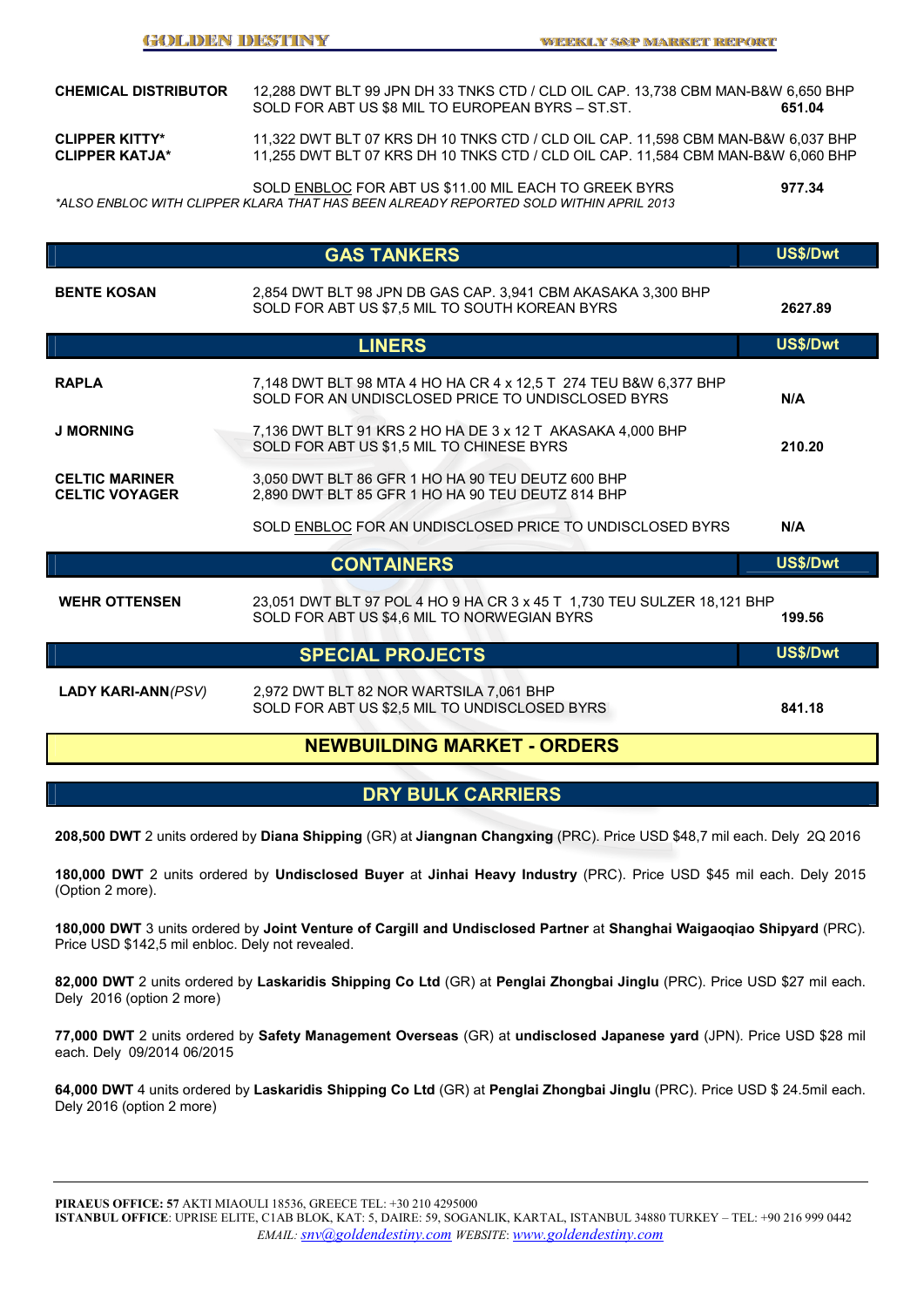**61,000 DWT** 2 units ordered by **Oldendorff Carriers Gmbh** (GER) at **Japan Marine United** (JPN). Price USD \$ 27mil. Dely 09/12 2014 (rumored to be old deal)

**38,000 DWT** 4 units ordered by **Eitzen Eco Bulk** (NOR) at **Yangzhou Guoyu** (PRC). Price USD \$21m each. Dely 2015 (Option five more. Green Dolphin design. Log fitted. Vessels are principally owned by Axel C. Eitzen but ordered by a special purpose company Eitzen Eco Bulk syndicated by Pareto Project Finance under a fully subscribed equity. The Green Dolphin design was developed jointly by SDARI, Wartsila Finland and DNV Norway. Equity stake from Eitzen is about 20% with other investment stakes by the shipyard and other Norwegians. Selandia will be technical manager of the vessels).

**36,767 DWT** 2 units ordered by **HI Investment Securities** (SKR) at **Hyundai Vinashin** (VTM). Price undisclosed. Dely 06/07 2014

## **TANKERS**

**319,000 DWT** 3 units ordered by **Angelicoussis** (GR) at **SWS** (PRC). Price undisclosed. Dely undisclosed.

**115,000 DWT** 2 units ordered by **Flagship Marine Ventures (Joint Venture between Prime Marine Management GR and Perella Weinberg Partners USA)** at **Daewoo Shipbuilding** (SKR). Price undisclosed. Dely 2-3/2015 (Option for 2 more).

**99,900 DWT** *Product* 2 units ordered by **Kyklades Maritime** (GR) at **Hyundai** (SKR). Price undisclosed. Dely 12/2014-03/2015 (rumoured to be subject to T/C agreement with Total)

**52,000 DWT** *Product* 2 units ordered by **Capital Ship Management** (GR) at **Samsung Ningbo** (PRC). Price USD \$32 mil each. Dely 01/03 2015 (LOI at this stage. Option 2 more. Order expected to firm in June 2013)

**52,000 DWT** *Product* 2 units ordered by **Capital Ship Management** (GR) at **Guangzhou Shipyard** (PRC). Price USD \$32 mil each. Dely 06/08 2015 (option 2 more)

**6,000 DWT** *Chemical* 1 unit ordered by **Tamai Steamship** (JPN) at **Hakata** (JPN). Price USD \$18.5 mil. Dely 10/ 2013

## **GAS TANKERS**

**ABT 25,000** *DWT LNG* 1 unit ordered by **COSCO Corp** (SPORE) at **COSCO Shipyard Group** (PRC). Price USD \$81.5 mil. Dely 1q 2015 (28,000 cbm. The first of this size that will operate in the Chinese domestic market under Chinese flag)

**5,000 DWT** *LPG* 1 unit ordered by **Epic Shipping Pte Ltd** (SPORE) at **Murakami Hide** (JPN). Price USD \$17.5 mil. Dely 09/2014 (Long term charter to Geogas, Switzerland. Pressurized. 5,000 cbm)

## **CONTAINERS**

**113,000 DWT** 2 units ordered by **Container Carriers Corp** (GR) at **Daewoo Mangalia** (ROM). Price USD \$80 mil each. Dely 2015 (Option two more. 8,600 TEU. The company is related to Marinakis controlled Capital Ship-management. LOI at this stage)

**ABT 110,800 DWT** 4 units ordered by **Ship Finance International** (NOR) at **Sungdong Shipbuilding and Marine Engineering**  (SKR). Price undisclosed. Dely 4Q 2014 1Q 2015 (8,800 TEU)

**ABT 110,000 DWT** 10 units ordered by **clients of Sinoceanic Shipping** (NOR) at **Jinhai Heavy Industries** (PRC). Price enbloc USD 2.4 bil. Dely 2015 ( 8,800 TEU)

**ABT 60,000 DWT** 2 units ordered by **Paragon Shipping** (GR) at **Zhejiang Ouhua** (PRC). Price undisclosed. Dely 2014 (4800TEU)

**ABT 25,000 DWT** 2 units ordered by **Cape Shipping** (GR) at **Guangzhou Wenchong Shipyard** (PRC). Price abt USD 26 mil each. Dely 10/2015 1/2016 (2200TEU. Exercised option from order placed summer 2012)

**PIRAEUS OFFICE: 57** AKTI MIAOULI 18536, GREECE TEL: +30 210 4295000

**ISTANBUL OFFICE**: UPRISE ELITE, C1AB BLOK, KAT: 5, DAIRE: 59, SOGANLIK, KARTAL, ISTANBUL 34880 TURKEY – TEL: +90 216 999 0442 *EMAIL: snv@goldendestiny.com WEBSITE*: *www.goldendestiny.com*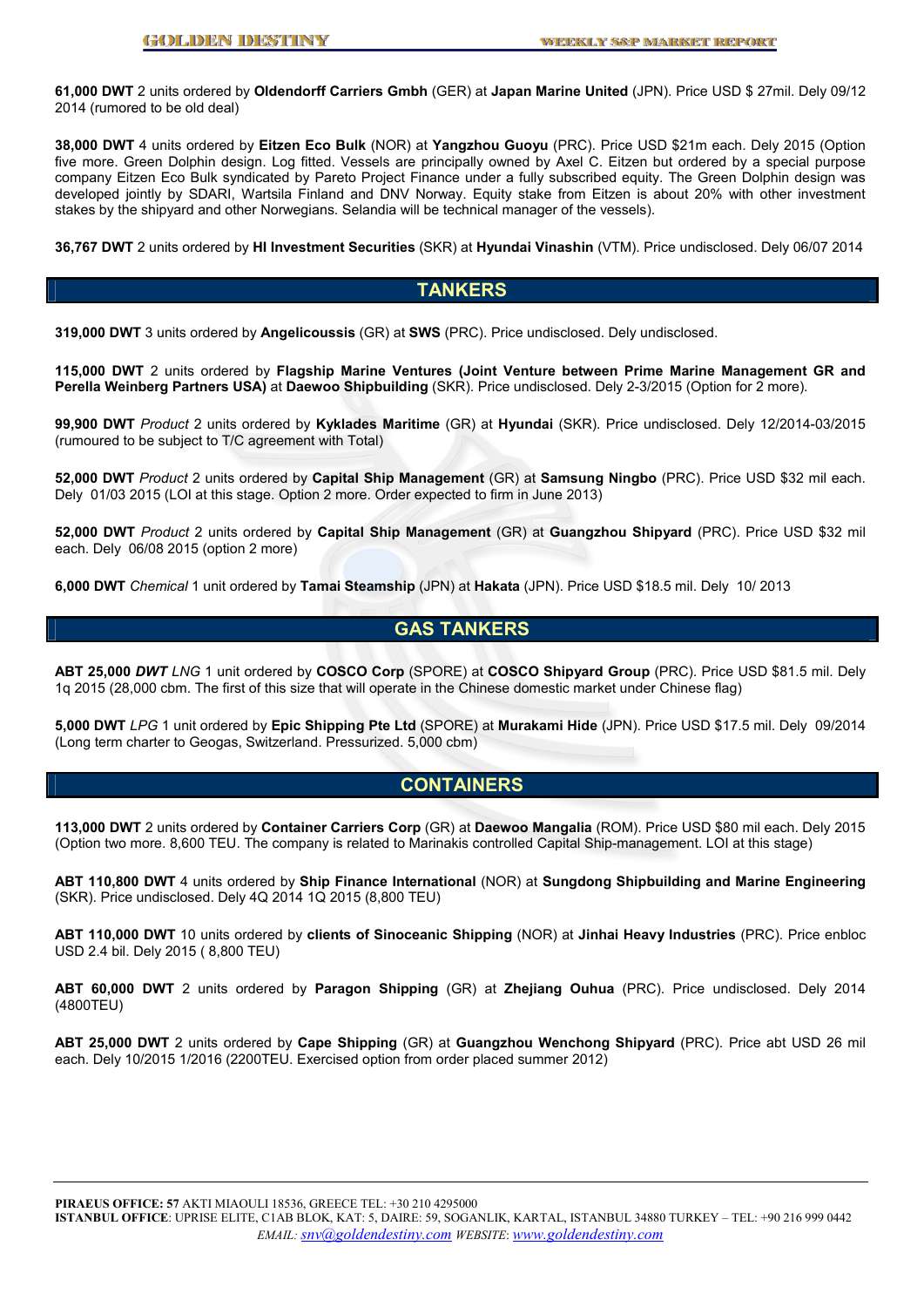### **PASSENGER / CRUISE**

*ROPAX Ferry* 2 units ordered by **Societe des Traversiers du Quebec** (CAN) at **Davie Shipyard** (CAN). Price USD \$ 123 mil enbloc. Dely 3Q 2015 (dual fuel LNG powered, 625 lane meters.)

### **SPECIAL PROJECTS**

**5,000 DWT** *Anchor Handling Tug Supply* 1 unit ordered by **Pacific Radiance Ltd** (SPORE) at **Jiangsu Zhenjiang** (PRC). Price undisclosed. Dely 06/2015 (2xWartsila engines total 6845 Kw. DP II. Two now on order)

**5,000 DWT** *Platform Supply* **4** units ordered by **Undisclosed Asian Buyer** at **Nam Cheong Dockyard** (MAL). Price undisclosed. Dely 2015

**4,500 DWT** *Anchor Handling Tug Supply* 1 unit ordered by **Rimorchiatori Riunity** (IT) at **SPP Shipbuilding** (SKR). Price undisclosed. Dely 12/2014 (21,700 BHP)

**4,500 DWT** *Platform Supply* 1 unit ordered by **Undisclosed Indonesian Buyer** (INDO) at **Nam Cheong Dockyard** (MAL). Price undisclosed. Dely 06/2014 (12,000 BHP)

*Anchor Handling Tug Supply* 6 units ordered by **Undisclosed Buyer** at **Crown Ocean Shipbuilding** (PRC). Price undisclosed. Dely 2014 (Bollard Pull 62T, 2 Main Engines of 1892KW)

*Multipurpose Supply Vessel* 2 units ordered by **Hornbeck Offshore Services LLC** (USA) at **LEEVAC Shipyards** (USA). Price undisclosed. Dely 2016 (STX Marine SV 310 design, 12,070 BHP diesel electric powered, outfitted with a 250 ton crane provided by Cargotech, FIFI, Helideck fitted. Old deal)

*Jack up Drilling Rig* 1 unit ordered by **Undisclosed Buyer** at **Shanghai Zhenhua Heavy Industries** (PRC). Price undisclosed. Dely 2015 (Option one more which can be delivered within 27 months after the investor exercise the option)

### **DEMOLITION MARKET**

| <b>WEEKLY DEMOLITION ACTIVITY PER VESSEL TYPE</b> |                       |         |                       |           |                                           |  |  |
|---------------------------------------------------|-----------------------|---------|-----------------------|-----------|-------------------------------------------|--|--|
| <b>VESSEL TYPE</b>                                | <b>WEEK 21-2013</b>   |         | <b>WEEK 20-2013</b>   |           | <b>DEMOLITION ACTIVITY</b>                |  |  |
|                                                   | <b>No. of Vessels</b> | in DWT  | <b>No. of Vessels</b> | in DWT    | <b>Weekly change</b><br>in No. of vessels |  |  |
| <b>Bulkcarriers</b>                               |                       | 226.177 |                       | 464.088   | $0\%$                                     |  |  |
| Tankers*                                          |                       | 315,820 | 5                     | 509.905   | $-60%$                                    |  |  |
| <b>Liners</b>                                     |                       | 24.183  |                       | 41.582    | $-25%$                                    |  |  |
| <b>Containers</b>                                 | 3                     | 87.022  | 2                     | 53.693    | 50%                                       |  |  |
| <b>Reefers</b>                                    | ာ                     | 10.416  | ŋ                     | 0         | n/a                                       |  |  |
| Passenger / Cruise                                | O                     | 0       | O                     | $\Omega$  | n/a                                       |  |  |
| <b>Ro</b> - Ro*****                               | 0                     | 0       | 6                     | 68.206    | $-100%$                                   |  |  |
| <b>Car Carrier</b>                                | O                     | 0       | O                     | 0         | n/a                                       |  |  |
| Combined ***                                      | U                     | O       | O                     | 0         | n/a                                       |  |  |
| <b>Special Projects ****</b>                      |                       | 9.864   | O                     | 0         | n/a                                       |  |  |
| <b>TOTAL</b>                                      | 18                    | 673.482 | 24                    | 1.137.474 | $-25%$                                    |  |  |

| <b>WEEKLY DEMOLITION ACTIVITY PER DEMO COUNTRY</b> |                       |         |                       |           |                                           |  |  |  |
|----------------------------------------------------|-----------------------|---------|-----------------------|-----------|-------------------------------------------|--|--|--|
| <b>DEMO COUNTRY</b>                                | <b>WEEK 21-2013</b>   |         | <b>WEEK 20-2013</b>   |           | <b>DEMOLITION ACTIVITY</b>                |  |  |  |
|                                                    | <b>No. of Vessels</b> | in DWT  | <b>No. of Vessels</b> | in DWT    | <b>Weekly change</b><br>in No. of vessels |  |  |  |
| <b>Bangladesh</b>                                  |                       | 97.634  |                       | 200.578   | 100%                                      |  |  |  |
| India                                              |                       | 108.063 | 10                    | 230.624   | $-700%$                                   |  |  |  |
| <b>Pakistan</b>                                    |                       | 76.500  |                       | 461.270   | $-100%$                                   |  |  |  |
| China                                              | ົ                     | 56.650  |                       | 0         | 200%                                      |  |  |  |
| <b>Turkey</b>                                      | 5                     | 35.680  |                       | 27.362    | 400%                                      |  |  |  |
| <b>Various</b>                                     |                       | 0       |                       | $\Omega$  | $0\%$                                     |  |  |  |
| <b>Unknown</b>                                     | 3                     | 298.955 | 8                     | 217.640   | $-500%$                                   |  |  |  |
| <b>TOTAL</b>                                       | 18                    | 673.482 | 24                    | 1.137.474 | $-25%$                                    |  |  |  |

**PIRAEUS OFFICE: 57** AKTI MIAOULI 18536, GREECE TEL: +30 210 4295000 **ISTANBUL OFFICE**: UPRISE ELITE, C1AB BLOK, KAT: 5, DAIRE: 59, SOGANLIK, KARTAL, ISTANBUL 34880 TURKEY – TEL: +90 216 999 0442 *EMAIL: snv@goldendestiny.com WEBSITE*: *www.goldendestiny.com*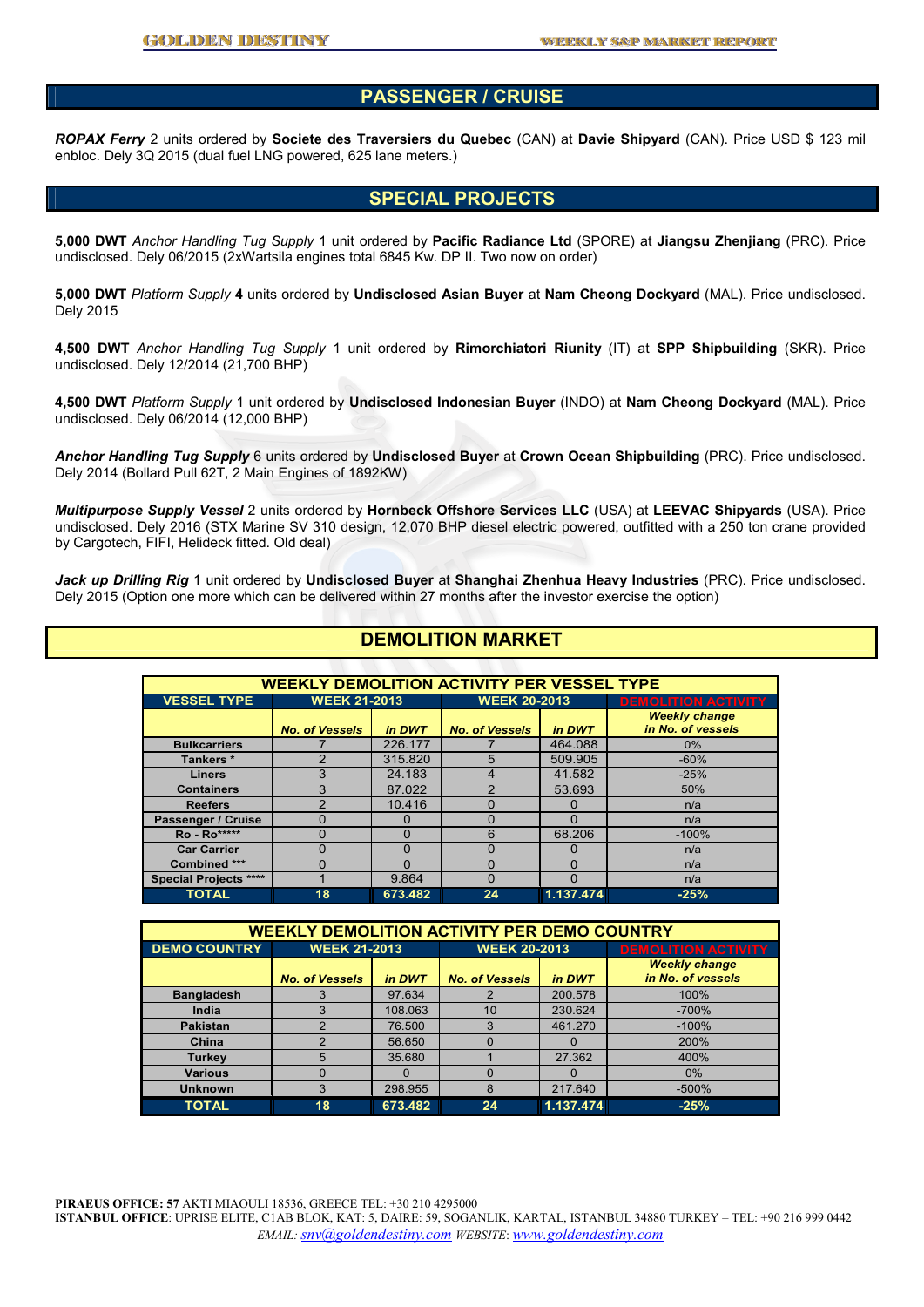| Note: The reported demolition sales might not reflect the current demolition market | <b>DEMOLITION</b>                                                  | \$/LDT&<br><b>DEMO COUNTRY</b> |
|-------------------------------------------------------------------------------------|--------------------------------------------------------------------|--------------------------------|
|                                                                                     |                                                                    |                                |
| <b>TNK "HERCULES"</b>                                                               | 276,052 DWT BLT 88 KRS LDT 35,205                                  | 417 UNDISCLOSED                |
| <b>CONTAINER "MAERSK MERLION"</b>                                                   | 55,971 DWT BLT 90 JPN LDT 22,322                                   | 457 INDIA                      |
| <b>BC "ALIAS"</b>                                                                   | 43,309 DWT BLT 84 KRS                                              | N/A INDIA                      |
| <b>TNK "HAICHANG TIANJIN"</b>                                                       | 39,768 DWT BLT 00 RUM LDT 11,523                                   | 372 CHINA                      |
| <b>BC "TURKUAZ 8"</b>                                                               | 38,888 DWT BLT 85 JPN LDT 7,140                                    | 430 PAKISTAN                   |
| <b>BC "SEA PILOT"</b>                                                               | 38,030 DWT BLT 84 JPN LDT 7,651<br><b>INCL 375TONS BUNKERS ROB</b> | 414 BANGLADESH                 |
| <b>BC "XING SHUN DA"</b>                                                            | 37,614 DWT BLT 83 JPN LDT 7,688                                    | N/A BANGLADESH                 |
| <b>BC "HASTINGS CASTLE"</b>                                                         | 37,612 DWT BLT 84 JPN LDT 7,690                                    | N/A PAKISTAN                   |
| <b>BC "SILVER WAVE"</b>                                                             | 21,990 DWT BLT 84 JPN LDT 5,072                                    | 410 BANGLADESH                 |
| <b>CONTAINER "HAJURA"</b>                                                           | 16,882 DWT BLT 86 GDR LDT 7,816                                    | 370 CHINA                      |
| <b>CONTAINER "MSC PROVIDER"</b>                                                     | 14,169 DWT BLT 99 CHR                                              | <b>N/A SUBCONT</b>             |
| SPECIALISED CARGO "GLOBAL CARRIER"9,864 DWT BLT 82 GFR LDT 4,220                    |                                                                    | N/A TURKEY                     |
| <b>GENERAL CARGO "AMIRA NADIA"</b>                                                  | 8,783 DWT BLT 84 RUM LDT 3,500                                     | 415 INDIA                      |
| <b>BC "CSL BERGEN"</b>                                                              | 8,734 DWT BLT 85 NOR                                               | <b>UNDISCLOSED</b>             |
| <b>GENERAL CARGO "OCEANIC STAR"</b>                                                 | 7,998 DWT BLT 79 GFR LDT 2,878                                     | N/A TURKEY                     |
| GENERAL CARGO "RAZAN STAR"                                                          | 7,402 DWT BLT 78 GFR LDT 2,750                                     | N/A TURKEY                     |
| <b>REEFER "NEERLANDIC"</b>                                                          | 5,386 DWT BLT 85 NTH LDT 2,345                                     | <b>N/A TURKEY</b>              |
| <b>REEFER "MABROOKAH"</b>                                                           | 5,030 DWT BLT 80 JPN LDT 3,067                                     | 320 TURKEY                     |
|                                                                                     |                                                                    |                                |